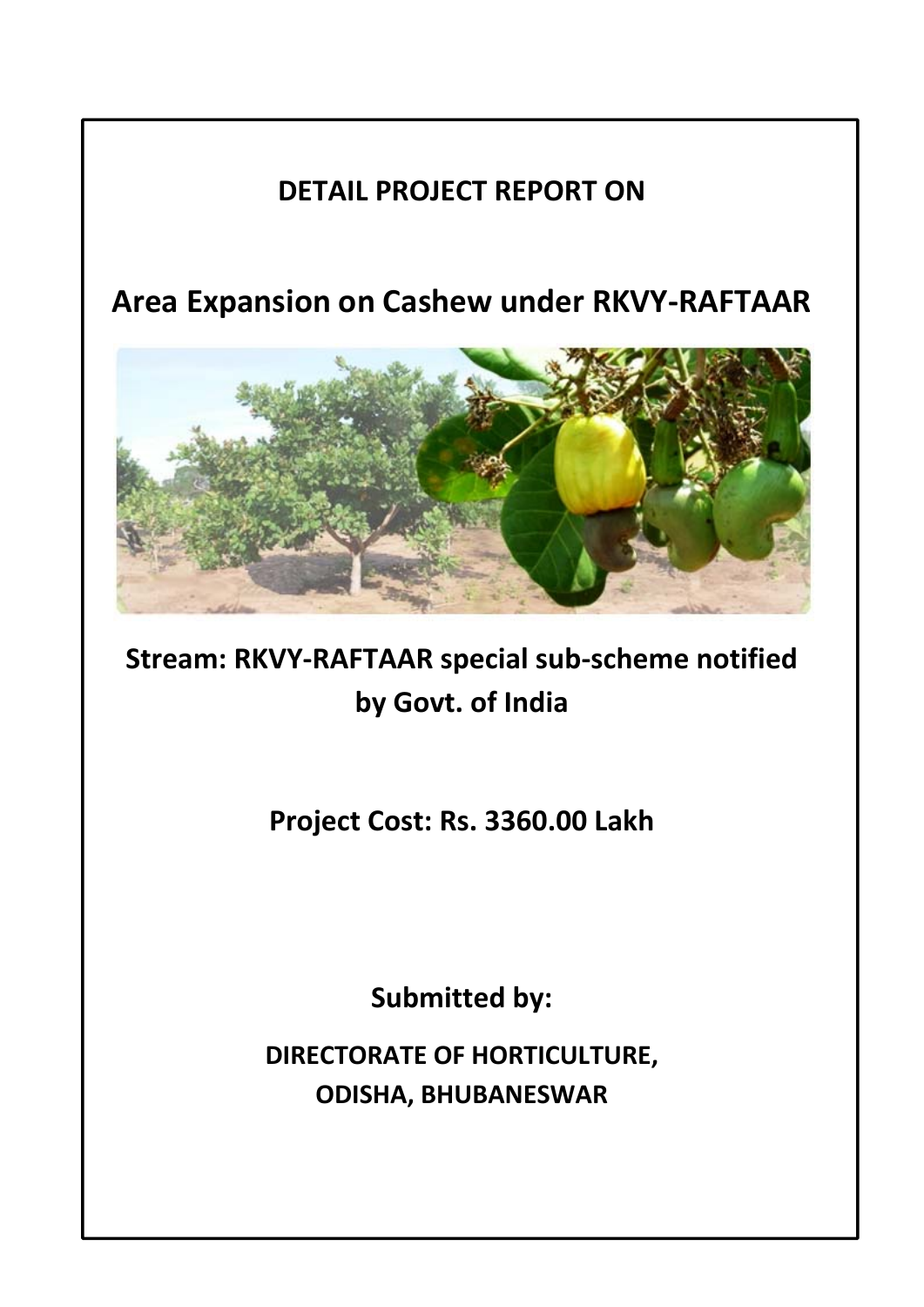# **PROJECT SUMMARY**

Name of the Project : Area Expansion on Cashew

**Proposed Work :** 

| SI.            | Name of the Programme      | 2018-19                 | 2019-20                 | 2020-21                 | 2021-22                 |              |  |
|----------------|----------------------------|-------------------------|-------------------------|-------------------------|-------------------------|--------------|--|
| No.            |                            | Financial<br>(Lakh Rs.) | Financial<br>(Lakh Rs.) | Financial<br>(Lakh Rs.) | Financial<br>(Lakh Rs.) | <b>Total</b> |  |
| 1              | New planting of            | 998.04                  | 998.04                  |                         |                         | 1996.08      |  |
|                | cashew                     |                         |                         |                         |                         |              |  |
| $\overline{2}$ | 2nd year maintenance       |                         | 332.68                  | 332.68                  |                         | 665.36       |  |
| 3              | 3rd year maintenance       |                         |                         | 332.68                  | 332.68                  | 665.36       |  |
| 4              | <b>Contingency Charges</b> | 9.98                    | 13.30                   | 6.62                    | 3.30                    | 33.20        |  |
|                | Total                      | 1008.02                 | 1344.02                 | 671.98                  | 335.98                  | 3360.00      |  |

**Districts proposed : Angul, Boudh, Bargarh, Bhadrak, Balasore, Proposed 3.13.** Cuttack, Deogarh, Dhenkanal, Ganjam, Gajapati, Jagatsinghpur, Jajpur, Jharsuguda, Koraput, Khordha, Kandhamal, Kendrapara, Keonjhar, Mayurbhanj, Malkangiri, Nawarangpur, Nayagarh, Puri, Rayagada, Sambalpur & Sundargarh.

| <b>Project Cost</b>      | Rs.3360.00 lakh (4 years) |                              |                              |  |  |
|--------------------------|---------------------------|------------------------------|------------------------------|--|--|
|                          | 2018-19                   | $\qquad \qquad \blacksquare$ | Rs.1008.02 lakh              |  |  |
|                          | 2019-20                   | $\qquad \qquad \blacksquare$ | Rs.1344.02 lakh              |  |  |
|                          | 2021-22                   |                              | Rs.671.98 lakh (Maintenance) |  |  |
|                          | 2022-23                   | $\qquad \qquad \blacksquare$ | Rs.335.98 lakh (Maintenance) |  |  |
| Source of fund           | RKVY-RAFTAAR              |                              |                              |  |  |
| <b>Year of Execution</b> | 2018-19 to 2022-23        |                              |                              |  |  |

**Implementing Agency** : Directorate of Horticulture, Odisha, Bhubaneswar.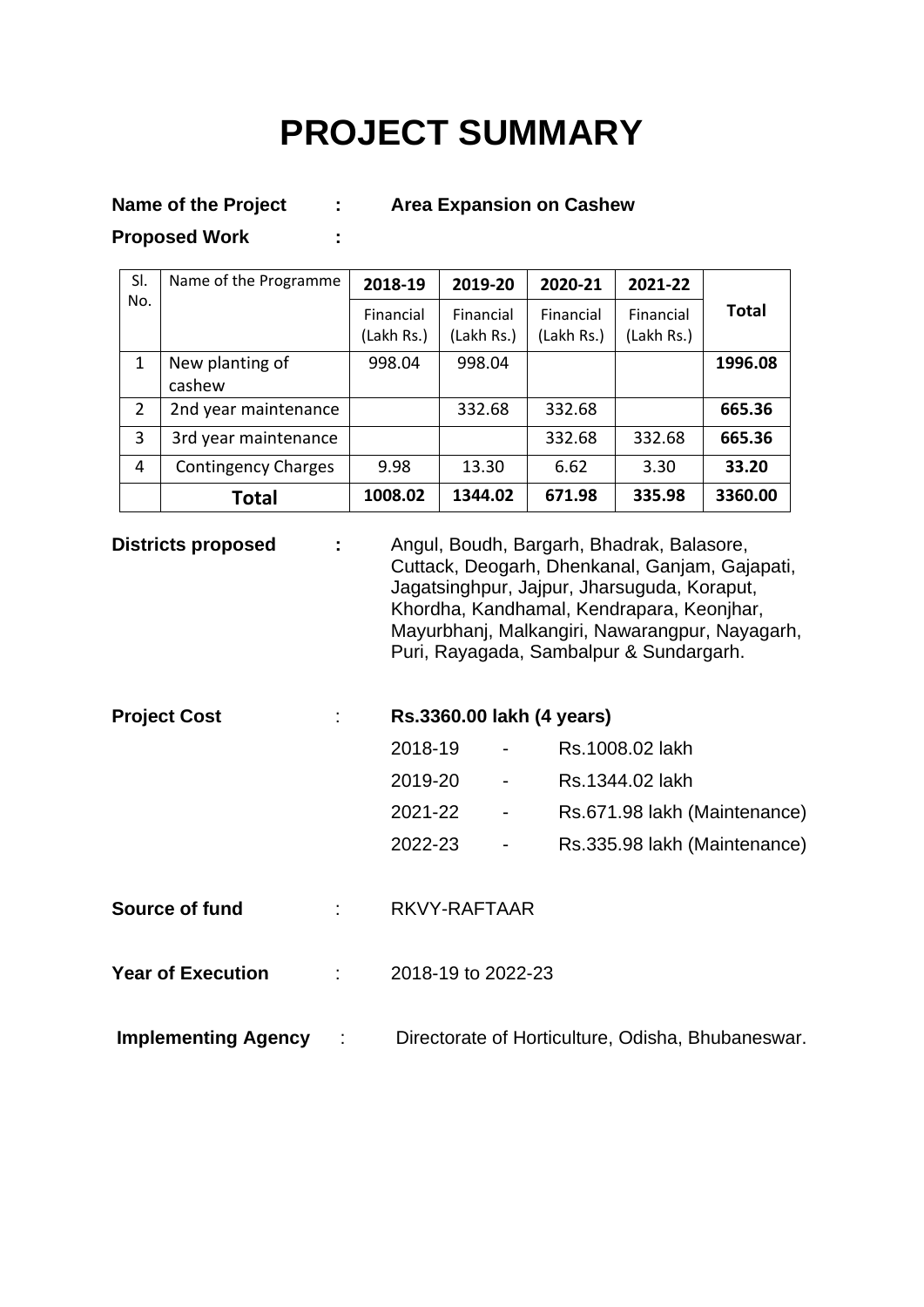# **Detailed Project Report Area Expansion of Cashew under RKVY-RAFTAR**

### **1. Context / Background :**

Orissa is the 10<sup>th</sup> largest state in area and 11<sup>th</sup> in population in the country, accounting for 5% of the geographical area and 4% of the population of the country. The state has a geographical area of 1.56 lakh sq. km. Administratively the state is divided into 30 districts, 58 subdivisions, 314 CD blocks, 171 tahasils, 35 municipalities and corporations, 6234 gram panchayat and 11349 villages. Out of the total population, Scheduled Caste and Scheduled Tribe constitute 17% and 22% of the total population respectively. 85% of the population lives in rural area. Cultivators and agricultural labourers constitute 65% of the total workforce. The state is located in the eastern region of the country and spreads 450 kms along the Bay of Bengal.

Group of Secretaries (GoS) has recommended for augmenting the area and production of Cashew in the country with special emphasis on backward / tribal districts. In view of this a sub-scheme of RKVY-RAFTAAR for area expansion of Cashew has been approved by Govt. of India.

- **1.2. Climate :** The climate of the state is tropical, characterized by high temperature, high humidity, medium to high rainfall and a mild winter. The normal rainfall is 1482.2 mm distributed over 72 rainy days. South West monsoon contributes about 81-83 % of the annual rainfall in 53-57 days during June-September. The mean annual temperature of the State is 26.89<sup>0</sup> C with mean annual maximum of  $32.56^{\circ}$  C and mean annual minimum of  $21.30^{\circ}$  C.
- **1.3. Soil :** From the physio-graphic point of view, the State consists of four Zones, viz. (i) Northern Plateau (ii) Eastern Ghat zone (iii) Central Table lands, and (iv) Coastal plain zone. However, on the basis of climate, soil, rainfall, topography and crops suitability, the state has been divided into ten Agro- Climatic zones. The soil types differ widely from highly acidic to slightly alkaline and from light sandy to stiff clays. The soils are mainly acidic with the degree of acidity varying widely. Further, about 4 lakhs ha, are exposed to saline inundation, 3.54 lakh ha. to flooding and 0.75 lakh ha. to water logging particularly in the deltaic areas.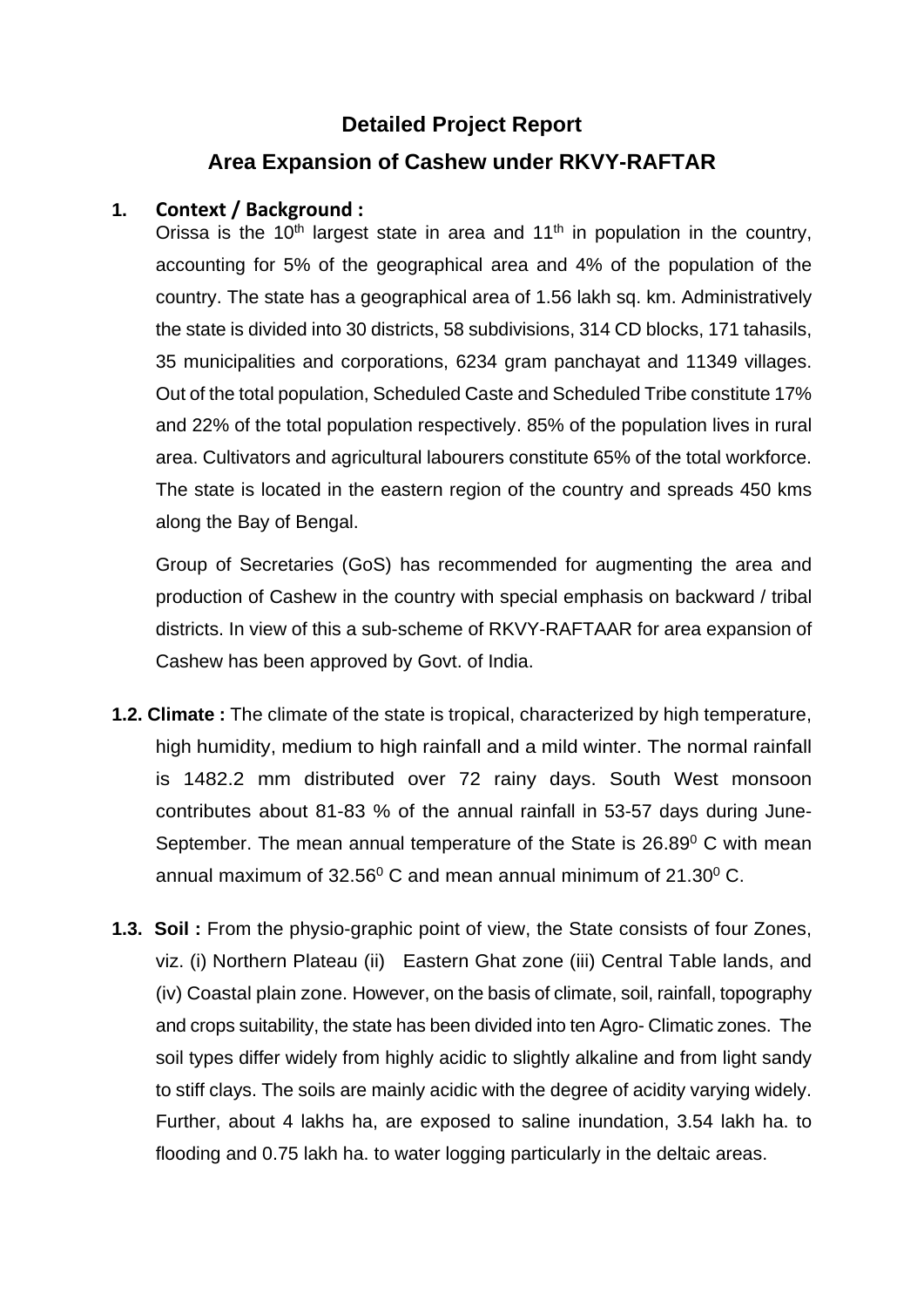**1.4. Irrigation :** The total irrigation potential created so far from all sources is about 39.31 lakh ha. (Kharif 26.65 lakh ha. & Rabi 12.66 lakh ha.). The gross irrigated cropped area is 27 lakh ha. which is about 68% of the potential created. The source wise irrigation potential created so far (up to 2004-05) is indicated below.

| SI No. | <b>Sources</b> | Kharif | Rabi  |
|--------|----------------|--------|-------|
| 1.     | Major & Medium | 12.38  | 5.63  |
| 2.     | Minor (Flow)   | 4.98   | 0.71  |
| 3.     | Minor (Lift)   | 3.64   | 2.19  |
| 4.     | Other sources  | 5.65   | 4.13  |
|        | <b>TOTAL</b>   | 26.65  | 12.66 |

Area in lakh hects

*Source: A profile on Agriculture in Orissa, 2006. DA&FP, Orissa.*

**1.5. Land Availability:** The state has a total cultivable area of 61.65 lakh hectares. Out of this, 15.57 lakh hectares are low lands, 19.14 lakh hectares are medium lands and 26.94 lakh hectares are high lands. In Orissa generally Agricultural crops particularly Paddy are grown in the Low & Medium land area in a consolidated manner. So there is vast scope to convert the Up lands and waste lands of the state for Horticultural crops. Hence, there is immense scope for crop diversion particularly to horticultural crops. Thus the proposed area can be safely covered under Cashew plantation in coming years.

**1.6. Farming structure:** According to the agricultural census there were 40.66 lakh operational farm holdings occupying 50.81 lakh ha with an average land holding of 1.25 ha the marginal and small farmers constitute 85% of the farmers who have access about 50% of the operational area. Thus the remaining 50% is occupied by only 15% of landholders as depicted.

| Category of farmers | Holding size (ha) | Nos (Lakh) | Area (Lakh ha) |
|---------------------|-------------------|------------|----------------|
| Marginal            | < 1.0             | 22.95      | 11.55          |
| Small               | $1.0 - 2.0$       | 11.13      | 15.44          |
| Semi-medium         | $2.0 - 4.0$       | 5.00       | 13.44          |
| Medium              | $4.0 - 10.0$      | 1.45       | 8.18           |
| Large               | > 10.0            | 0.13       | 2.20           |
| Total               | 1.25              | 40.66      | 50.81          |

**NUMBER AND STRUCTURE OF FARM HOLDINGS**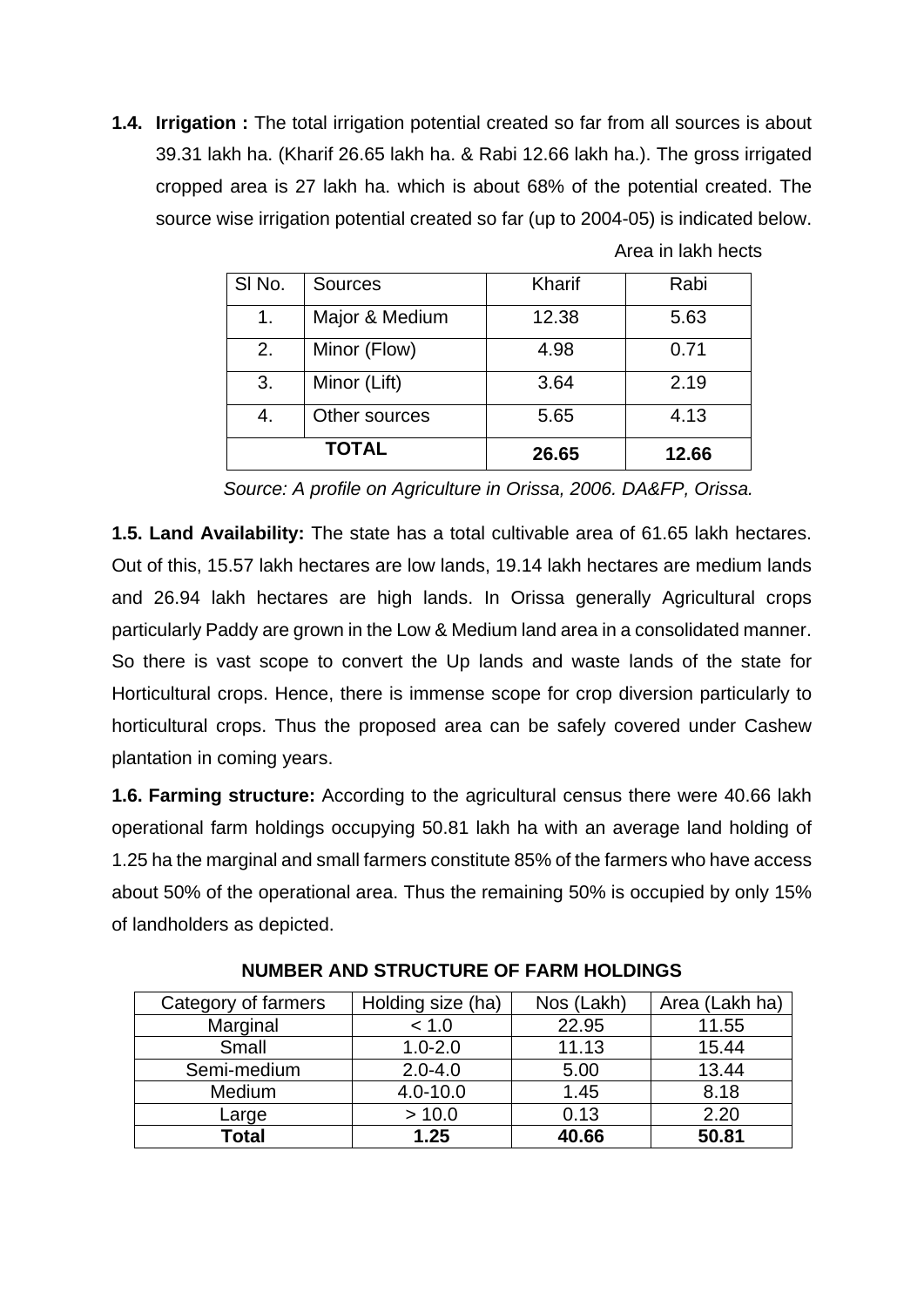The present cashew cultivation area is 150715 ha. and Production is 90832 MT with productivity of 0.79 MT / ha. The agro climatic condition of the State (except Bolangir, Sonepur, Kalahandi, Nuapada districts) is mostly conducive for cultivation cashew plantation. The cashew plantation programme taken up under MIDH – NHM previously is being taken up under RKVY – RAFTAR in a project mode from 2018-19.

## **2. Problems to be addressed :**

Though the agro-climatic situation mostly favours for cultivation of Cashew but survivability is low due to the following reasons:

- ‐ Odisha is frequently faced the natural calamities like flood, cyclone etc.
- ‐ Sporadic rainfall
- ‐ Extreme heat
- ‐ Lack of water availability

### **3. Aims and Objective :**

The main objective of the project is to enhance the area expansion under cashew plantation and enhancement of production and productivity. The endeavour will be to double the production of cashew crops in coming years. In the first place, the focus will be to minimize the import of cashew nut from other states and thereafter the marketable surplus will be planned for export. As it is a remunerative crops it will also helps for enhancement of farmer's income. The endeavor shall be to cover plantations in compact patches and cluster of villages.

#### **4. Strategy :**

In achieving the targeted area expansion under cashew, the following strategies will be adopted.

- 1. Awareness building through extension and information dissemination on crop possibilities and market demand. The State Horticulture extension machinery as well as private sector will have a role to play in this regard.
- 2. Quality planting material grafts will be made available for cashew plantation both through the Govt. nursery as well as through private sector participation only from the accreditated nurseries. However, preference will be given to Govt. nurseries.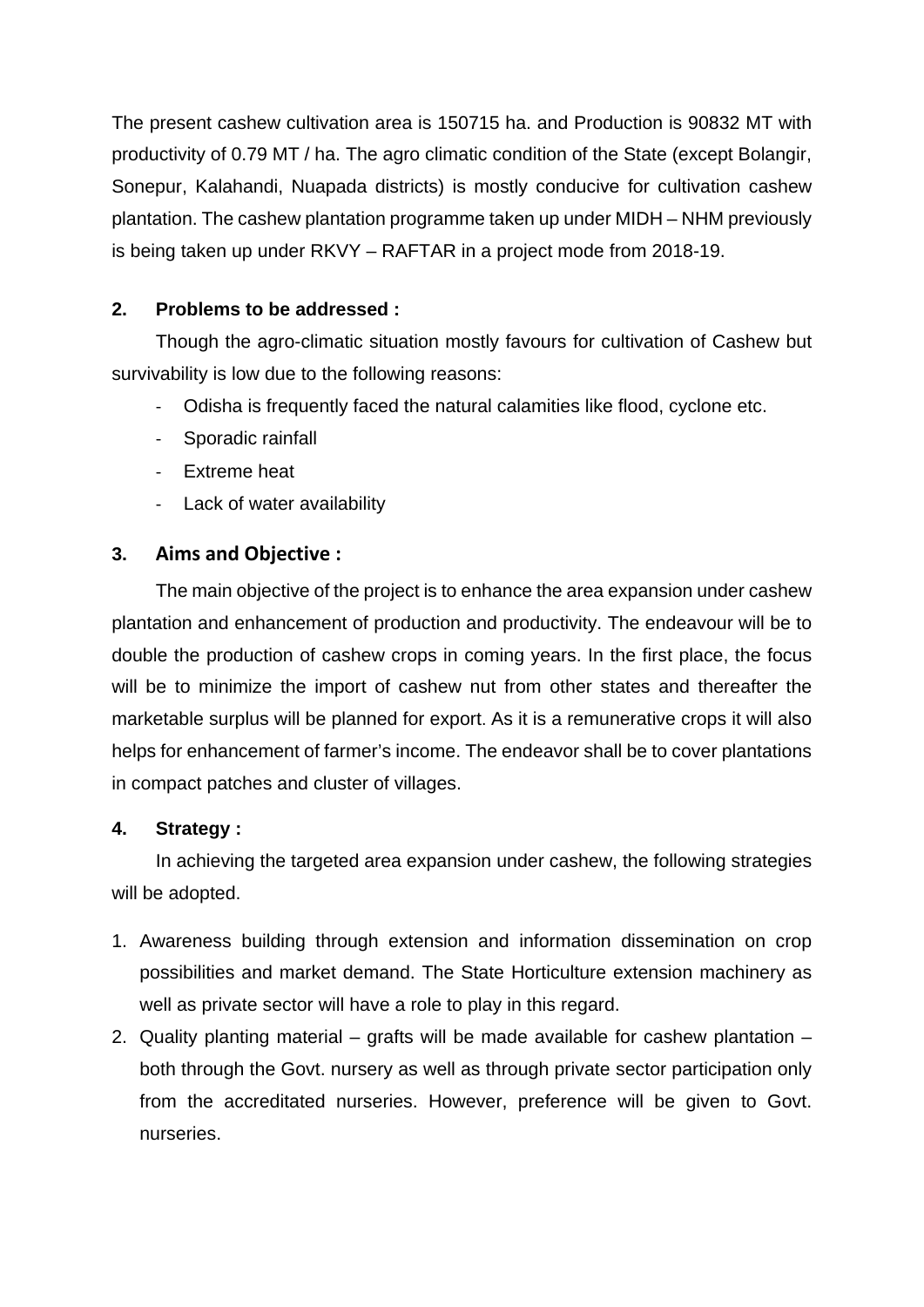- 3. Technical support services will be made available at the doorstep of farmers to ensure adoption of appropriate crop production as per market demand.
- 4. Special thrust will be laid on Hilly / Tribal areas, including the KBK region, which have tremendous potential for cashew plantation.
- 5. The programme will be taken up in convergence with MGNREGA wherever feasible. However, subsidy from multiple source for particular component is not allowed.
- 6. In case of Convergence programme with MGNREGA, the plantation programme will be taken up as per the RAFTAR guideline. The cost of Mulching, Drip Irrigation, fencing etc. will be borne from other source for successful implementation.
- 7. The State will strive to emerge as a major producer of cashew. Area expansion under Normal Density is proposed.
- 8. The cost norm proposed is as per the MIDH (NHM) norm. The maintenance will be provided to the beneficiary subject to survival of 75% in 2nd year and 90% in 3rd year. The assistance will be 40% of Rs. 50,000/- as per MIDH norm in the ratio of Rs.12000:4000:4000/ha in three years.
- 9. The maintenance cost will be provided after due verification by the concerned field staffs.
- 10. Subsidy is permissible for a minimum area of 0.4 ha and up to maximum 4 ha. for an individual beneficiary in a compact patch of 4 ha. or above.
- 11. The subsidy will be paid to the beneficiaries through DBT mode. Hortnet team, NIC, Hyderabad may also be requested for inclusion in the hortnet programme.
- 12. The assistance will be directly deposited in beneficiary account.
- 13. The farmer will have to deposit the money receipt of the planting material purchased, GPS photograph of plantation and a certificate to the effect that the balance farmer share has to be utilised.
- 14. Concerned DDH / ADH will make 10% random check and keep the list of eligible beneficiary with no. of plants available, area covered and % of survival. AHO shall make 50% test check, HEW and HO should make 100% check of plantation site. Basing on the survival report the maintenance cost will be paid to the beneficiary.
- 15. Govt. of India proposed for cashew cultivation will be taken up 7 districts. But looking to the demand and potential the programme will be taken up in 26 districts.
- 16. The programme and district wise break up is enclosed at **Annexure I.**

#### **5. Target Beneficiaries :**

The beneficiaries will be selected among the interested farmers having minimum land holding of 0.4 ha. and having irrigation facilities. The beneficiaries are selected by the field staff involving the Panchayat Raj Institution. Looking into the demand of the plantation, though it is suggested in 7 districts, the plantation will be taken up in 26 potential districts in the State.

#### **6. Management :**

The project will be implemented by Directorate of Horticulture, Odisha with the field functionaries. The planting materials will be procured from the accreditated nurseries of State Cashew Development Corporation Ltd.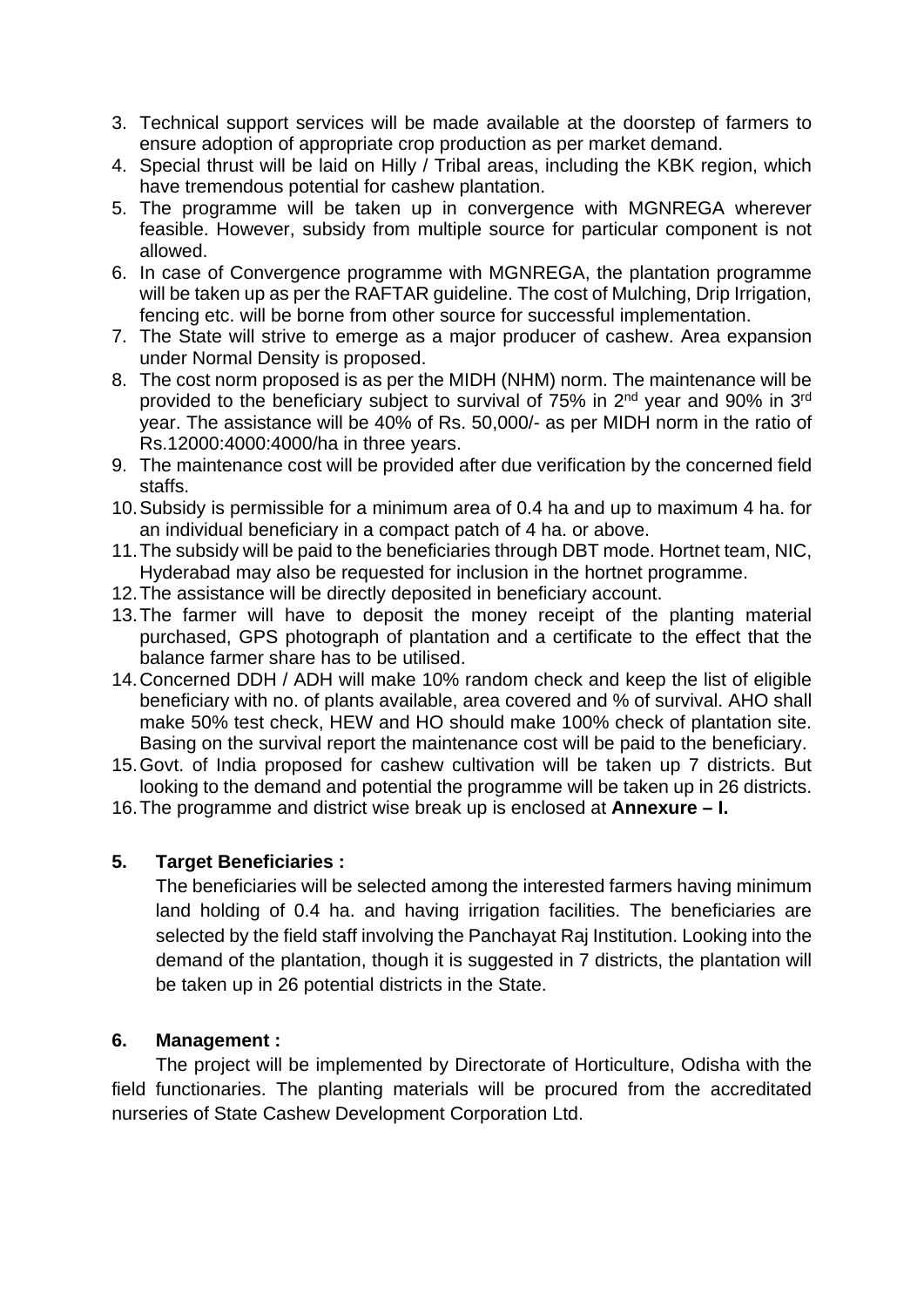### **7. Finance :**

Project has been framed for Rs.3360.00 lakh over a period of 4 years. The cost norm is as per the MIDH (NHM). The provision for contingency of 1% is kept as per the RKVY-RAFTAAR norm. The year wise amount required for the purpose is given below:

| Phy. In Ha and Fin in Lakh                      |         |        |         |         |         |        |         |        |              |         |
|-------------------------------------------------|---------|--------|---------|---------|---------|--------|---------|--------|--------------|---------|
| <b>Components</b>                               | 2018-19 |        | 2019-20 |         | 2020-21 |        | 2021-22 |        | <b>Total</b> |         |
|                                                 | Phy     | Fin    | Phy     | Fin     | Phy     | Fin    | Phy     | Fin    | Phy          | Fin     |
| Plantation @ Rs.<br>12000/ha                    | 8317    | 998.04 | 8317    | 998.04  |         |        |         |        | 16634        | 1996.08 |
| 2 <sup>nd</sup> Year Maint.<br>@ Rs. 4000/ha    |         |        | 8317    | 332.68  | 8317    | 332.68 |         |        | 665.36       | 665.36  |
| 3 <sup>rd</sup><br>Year Maint.<br>@ Rs. 4000/ha |         |        |         |         | 8317    | 332.68 | 8317    | 332.68 | 665.36       | 665.36  |
| <b>Total</b>                                    |         | 998.04 |         | 1330.72 |         | 665.36 |         | 332.68 |              | 3326.8  |
| Cont. (1%)                                      |         |        |         |         |         |        |         |        |              | 33.20   |
| G. Total                                        |         |        |         |         |         |        |         |        |              | 3360.00 |

**(Rupees Thirty Three Crore and sixty lakh) only** 

As per MIDH norms, 2 years of maintenance has been kept apart from planting year. The plantation will be of Normal Density @ 200 plants / ha. (spacing 7mt x  $7$  mt)

## **8. Time Frame :**

The project will be completed in 4 years.

**9. Cost Benefit Analysis :**  Main Crop – Cashew

Yield – 4 years onwards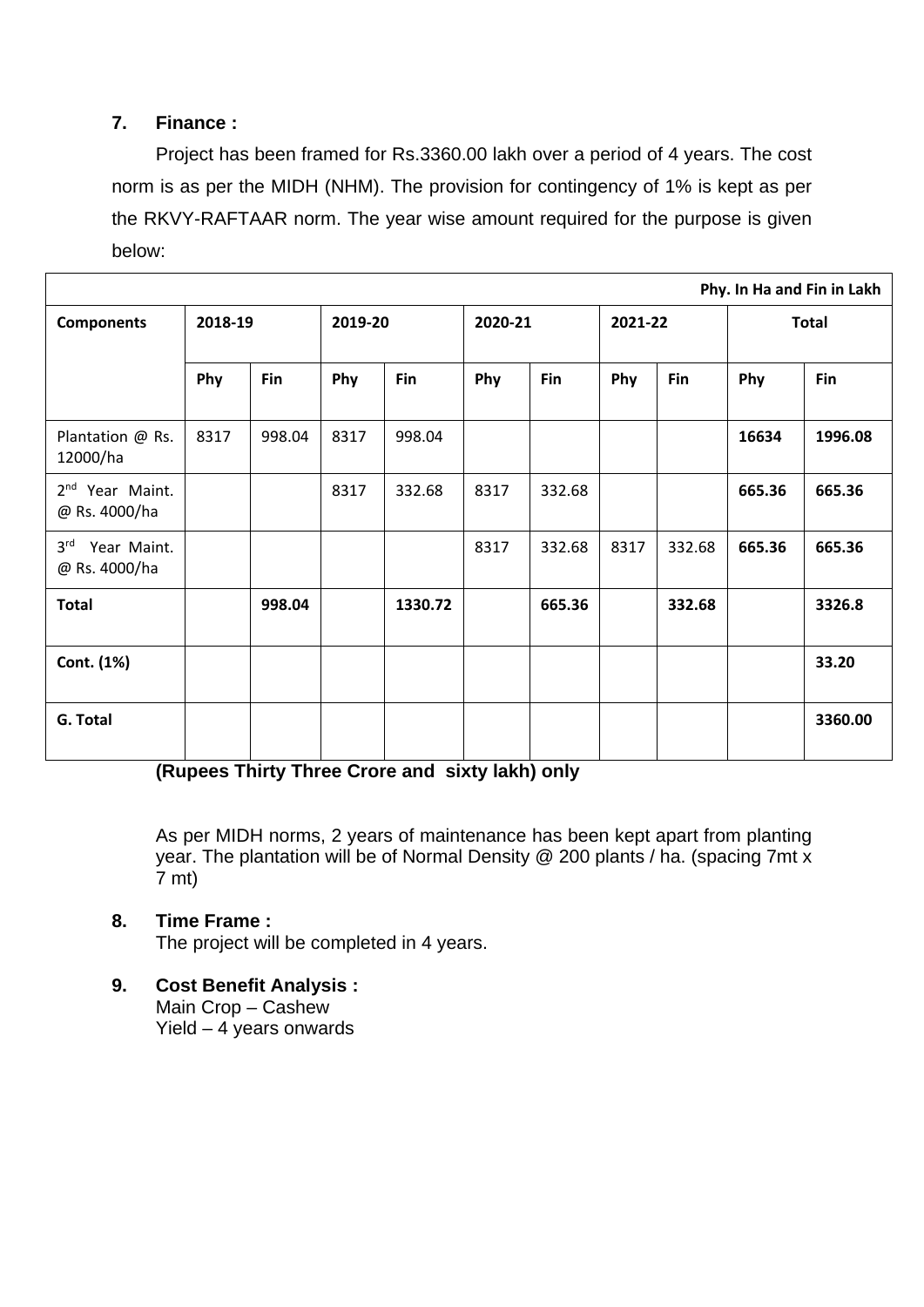| Yield / Year                  | 4 <sup>th</sup> year | 5 <sup>th</sup> year | 6 <sup>th</sup> year | $7th$ year | 8 <sup>th</sup> to 30 <sup>th</sup> |
|-------------------------------|----------------------|----------------------|----------------------|------------|-------------------------------------|
| Yield / Tree (Kg.)            |                      |                      |                      | 8          | 10                                  |
| Yield / Ha. (Kg.)             | 200                  | 400                  | 1000                 | 1600       | 2000                                |
| Income $@$ Rs.75/-<br>per kg. | 15000                | 30000                | 75000                | 120000     | 150000                              |

#### 10. Risk Analysis:

- $\triangleright$  As Odisha is frequently faced natural calamities of flood and cyclone there is a threat of damage.
- $\triangleright$  Extreme heat in the summer season caused scarcity of water.

#### 11. Outcomes:

It will provide a regular income after 4 years of the plantation. The implantation of the Cashew Development Programme will generate employment opportunity especially in rural areas. It will improve the livelihood security of small and marginal farmers and the workers employed in processing sector. While implementing the area expansion, lot of family and hired labor may generate in the plantations from farmers side for planting and other horticultural practice and a minimum of 85 man days is needed in first year for land preparation, planting etc. Processing sector also provides employment in factories mainly to women entrepreneurs.

#### 12. Evaluation:

The Deputy Director of Horticulture / Assistant Director of Horticulture will monitor the programme and evaluate the scheme. Besides monitoring and evaluation will also be made from the Directorate of Horticulture from time to time.

18 C

Dy. Director of Horticulfure, MIDH